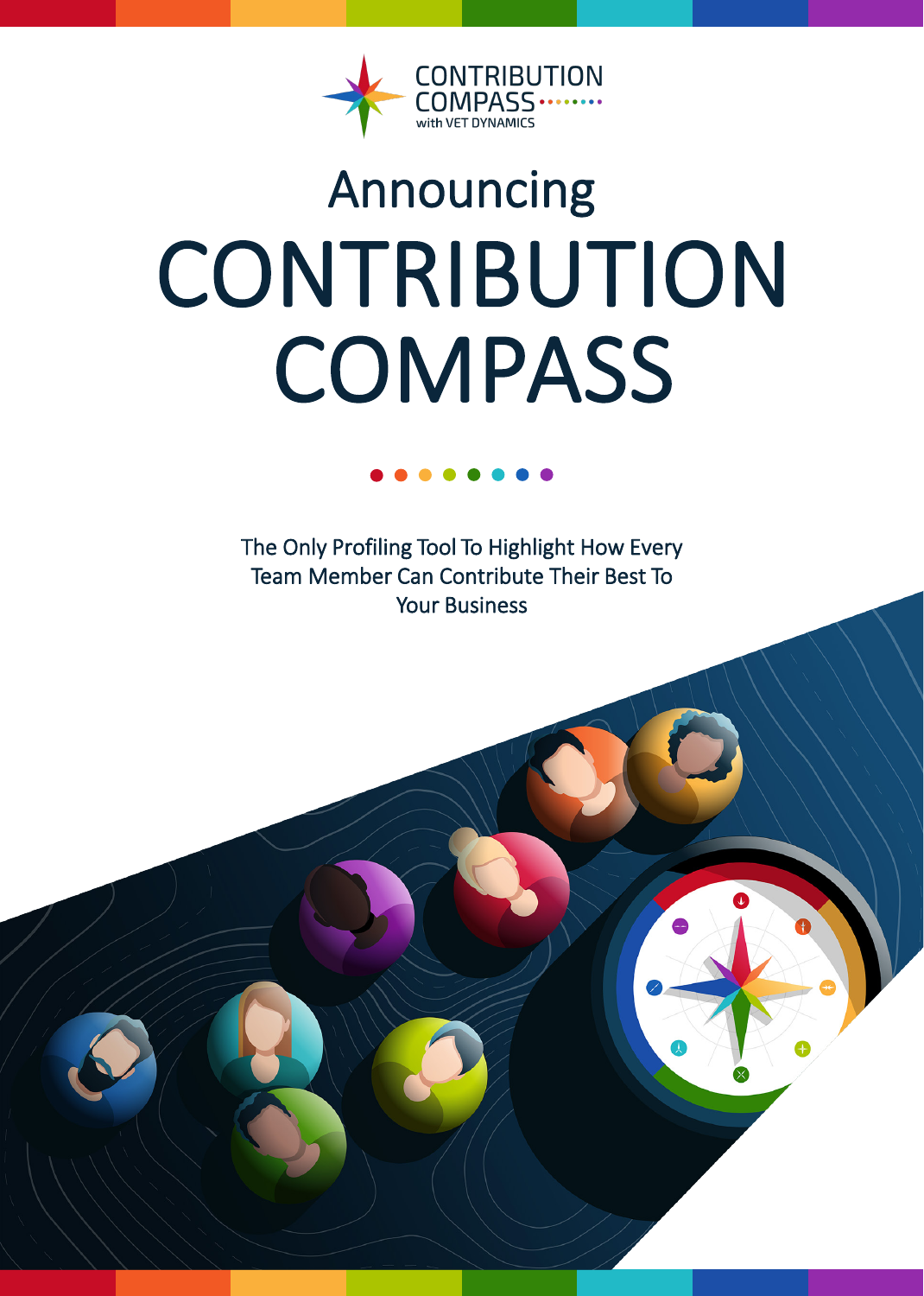## Why choose Contribution Compass to guide your team to success?

We believe that great teams are built with people doing what they are naturally good at, and what they are naturally energised doing. We don't believe in spending time, energy and money in improving people's weaknesses. Instead we believe in focusing on maximising 'best contribution' which in turn maximises returns.

The Contribution Compass profiling tool considers 96 separate data points to assess and understand every individual's area of maximum contribution to a team, company or organisation. By investing time in your area of maximum contribution, you spend more time working in your 'natural energy' and creating the best results possible.

The problem with not working in the right role, and not doing work that's in your natural energy, is that you contribute far less than you could be. Worse case, not being in your flow can end in a job search for a role or company that does offer you the chance to make more contribution.



As a leader or manager, knowing your team's individual profiles means you'll be able to get the maximum contribution from everybody, as well as hiring the 'right' people first time, as your business grows and the team expands.

## What is Contribution Compass?



Contribution Compass is a powerful personal and team profiling tool based on the ancient Chinese wisdom principles and teachings from the iChing.

By focusing on finding each person's natural energy, the reports generated highlight where a person makes their maximum contribution and where they will work in their "Flow Zone" being far more productive and valuable.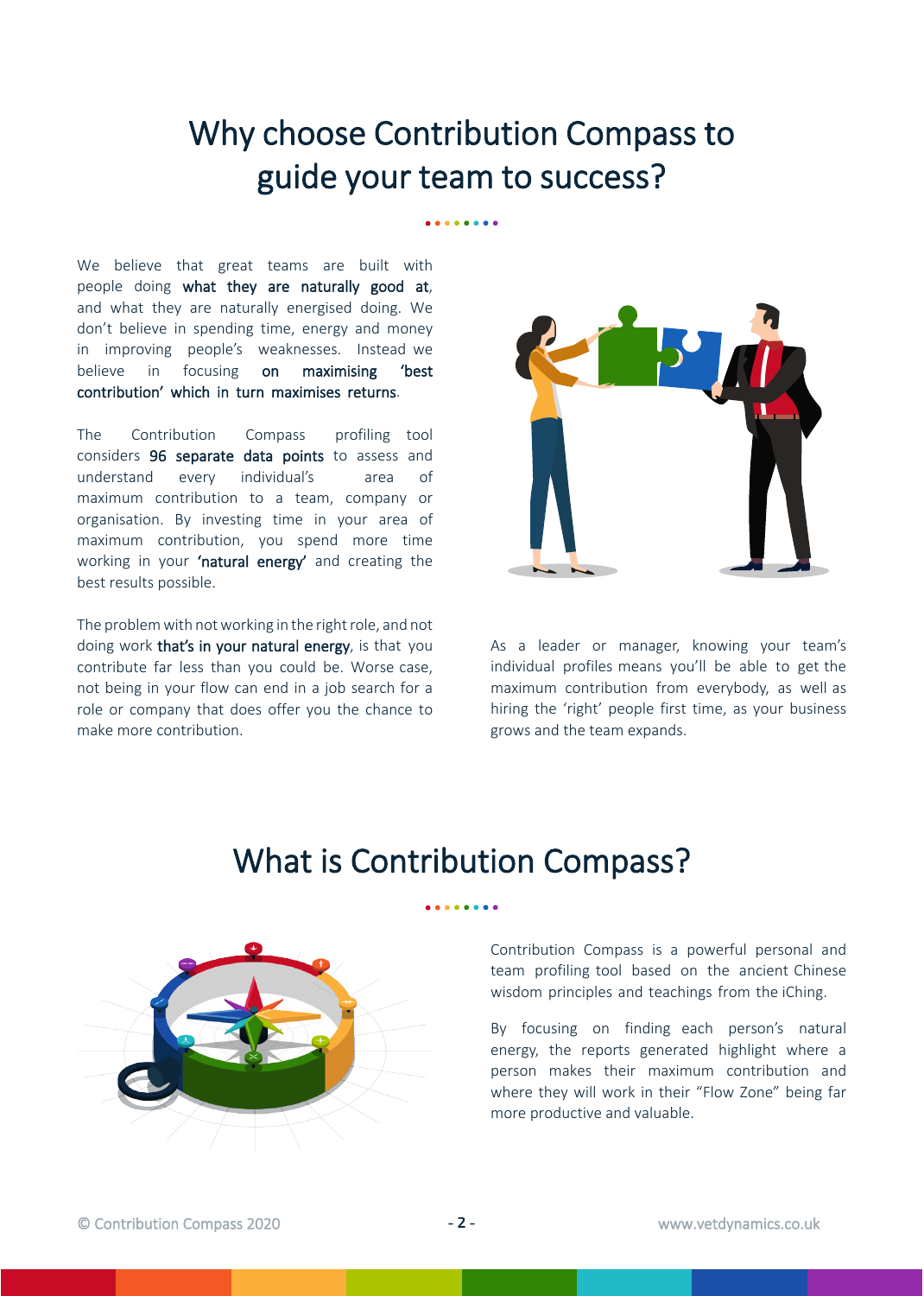

By working out a person's natural energy, this can then be used to create teams, managers and leaders that work well together by building balance and flow to maximise results and returns for the business.

## Who is Contribution Compass for?

. . . . . . . .

Knowing your own Contribution Compass profile is essential as a business owner, as it allows you to understand the team you'll need around you to grow a successful company.

It's also perfect for businesses that want to take the guesswork out of having each team member work in their 'natural energy' to do their best work and be at their most productive.

From small teams to large organisations with multiple teams, from customer service and sales teams to Boards of Directors - if you work with people, this tool will help you to maximise the return on your team's talents.



*"The Contribution Compass profile report is scarily accurate!"*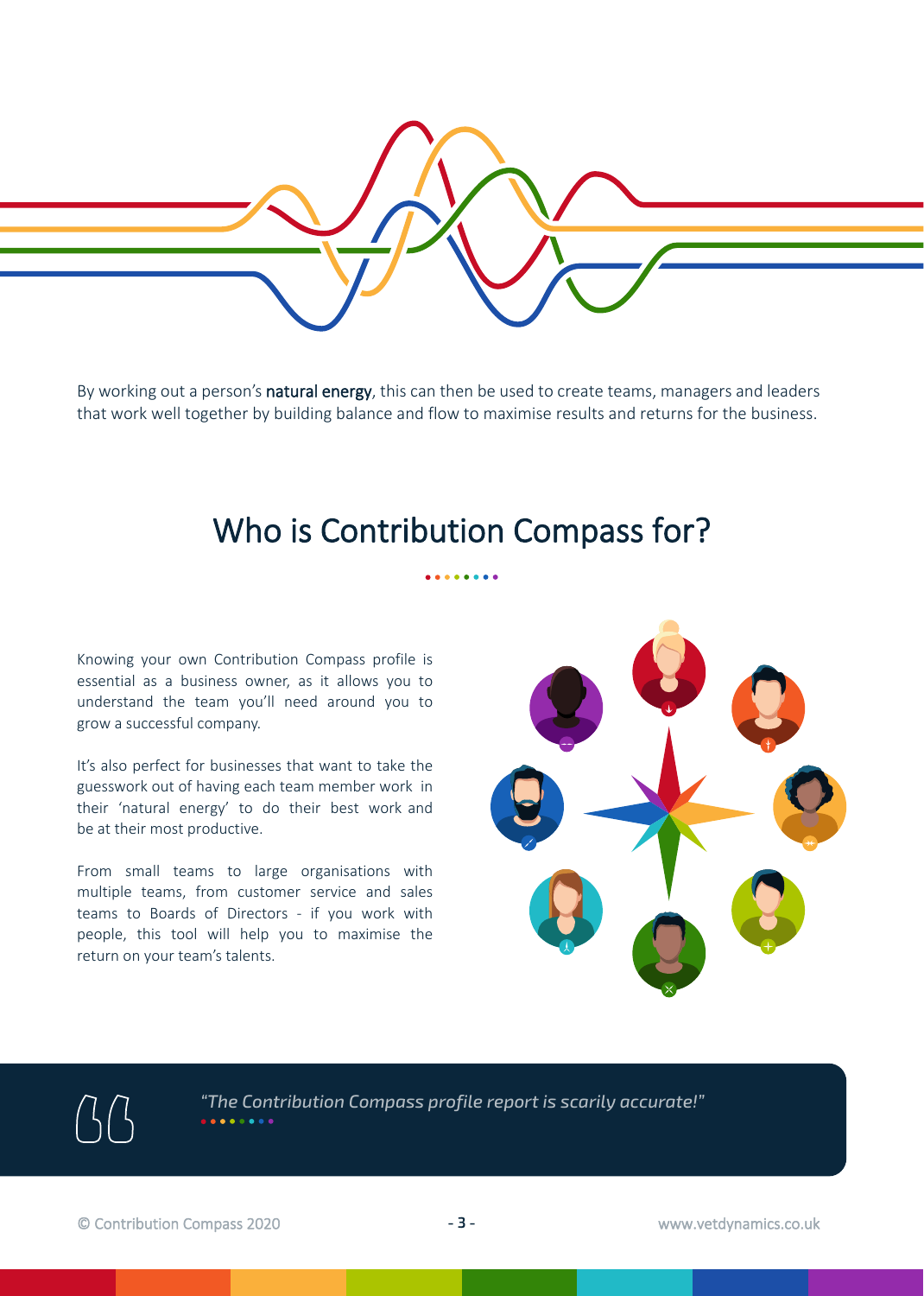## Who is Contribution Compass and what is our story?

. . . . . . . .

At Contribution Compass we believe that people add the most value to a company when they spend more time doing what they are naturally good at. It makes innate sense to us to have people in a business in roles that empower them to do their best work and add the most value from their natural energy.

People are the heart and soul of a business and create all the energy, activity and flow. They are the lifeblood of an organisation, and every successful business is built on having the right mix of people contributing different perspectives, skills and talents. The magic that is achieved when you have a truly effective team is unmistakable and everything is possible when you have the right balance of energies working on a clear project or goal.

However, we were frustrated that while there were other profiling tools that considered personality traits and psychological assessments, there were questions about their statistical accuracy, or they just seemed to want to put people into a box and label them, which we are totally against! We went looking for a tool that was highly data driven and would help us tap into the power of a person's 'natural energy', but when we couldn't find one - we set about creating one. It took over 2 years of research and hundreds of thousands of pounds in capital investment, but we are very proud of the result.









Paul Avins CEO of Team Dynamics

Contribution Compass was founded by Carl Bates, global entrepreneur, speaker, author and Chief Executive of the Sirdar Group who then joined forces with Paul Avins, award winning UK business coach, author and CEO of Team Dynamics. They shared a vision to transform the lives of millions of people in companies and organisations around the world by helping them identify their own area of maximum contribution. The result is the world's first profile dedicated to helping individuals, teams and companies to understand and harness the power of people's natural energy and contribution to deliver sustainable growth across industries.

*"I can't recall when last I have received results of this calibre. Very informative and precise."*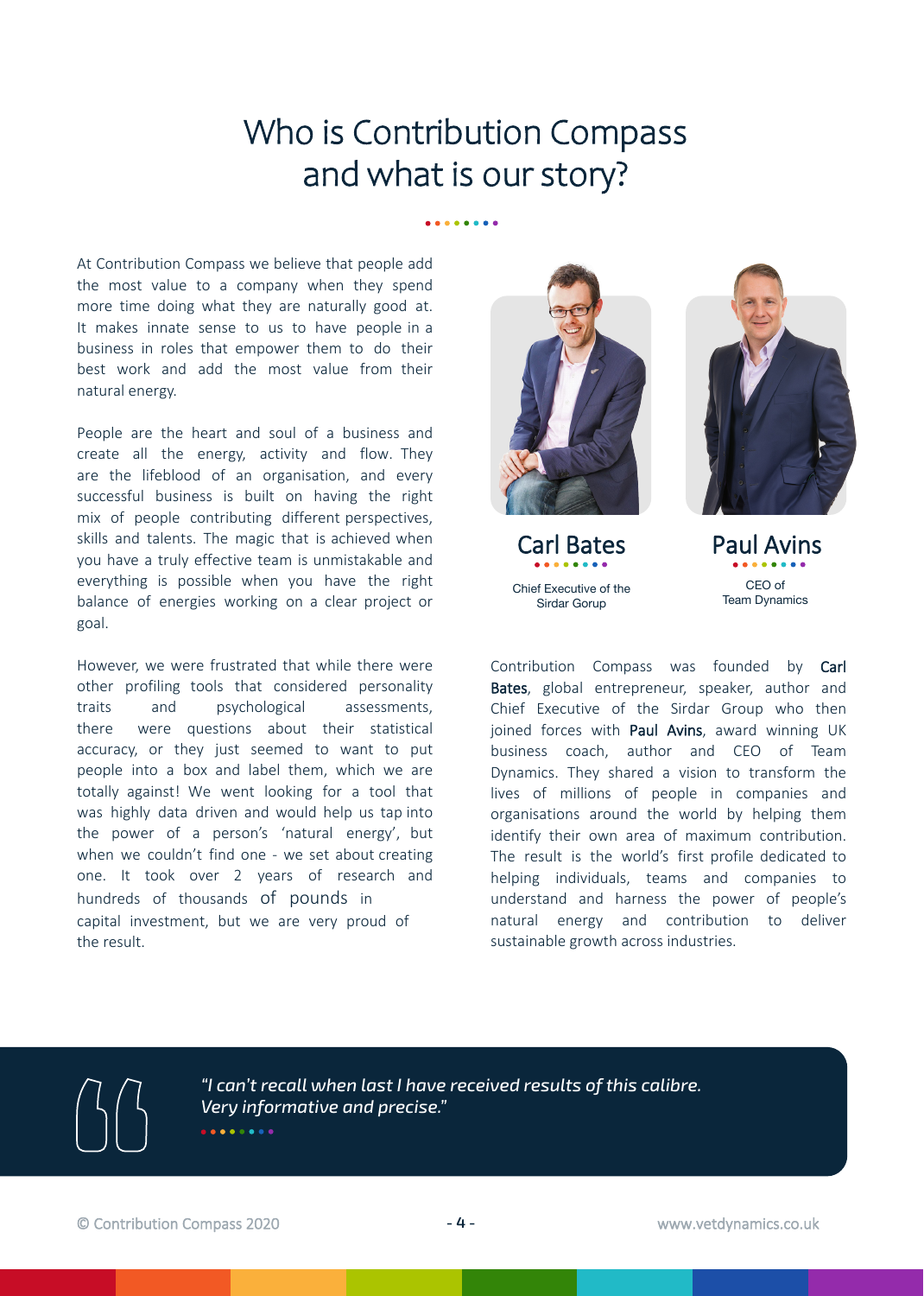# Overview of the 8 Contribution Compass profiles

Completed entirely online, each Contribution Compass report takes around 15 minutes to complete. By answering a series of 24 questions, an advanced algorithm identifies one of 8 profile types based on a person's natural energy. The report produced explains in detail the characteristics and highest area of contribution that person makes. It also provides an overview of a person's secondary profiles, so they can see how they can contribute more widely to a team and a business.





*"This profile is so me! My biggest insight is that I have always been a team player, and have always been respected by my peers and juniors, but never really thought about what it really meant or why"*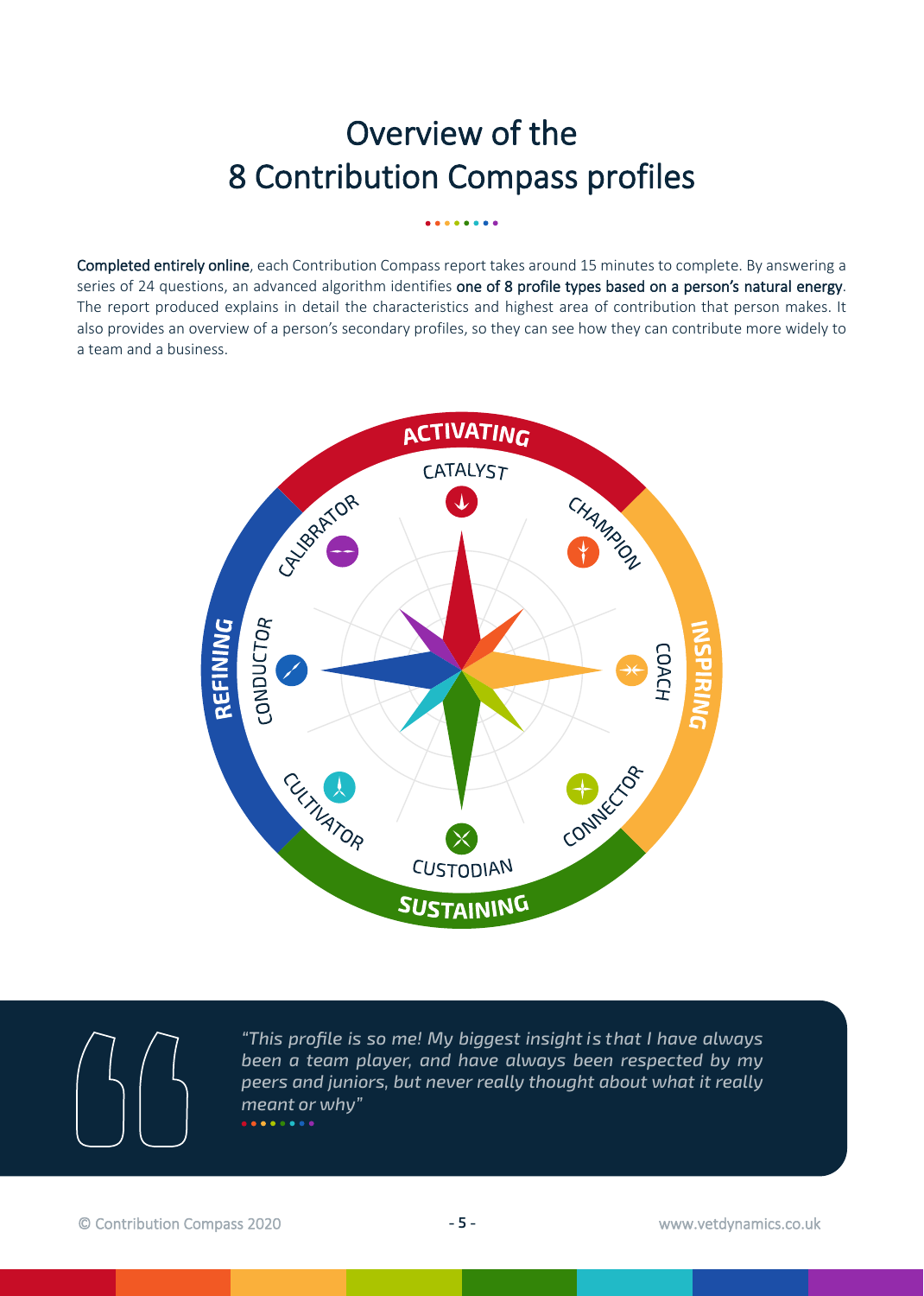

#### **CATALYST Accelerating Change**

A **Catalyst** is a person who naturally brings change through accelerating a reaction or interaction, getting raw substance to interact in a vibrant and new way. Catalysts are dynamic, stimulating, driven and inciting. Their dynamic energy means they are often found starting new businesses, leading a new project or taking an existing project into its next big step. They easily plug into the world of ideas and into a vision of the future. Naturally innovative, they bring new ideas and creative approaches into any team.



#### **CHAMPION Blazing a Trail**

A **Champion** is a person who, like a thunderbolt or a strike of lightning, shakes up the status quo and stirs up people to pay attention to the message they herald. Using their personal credibility, Champions shine light on the cause they rally for and incite others to join them. They are vibrant and exciting, and the call they make to pay attention is hard to resist. They excel at taking a proven idea and broadcasting its value to a wide audience, garnering support and enthusiasm.

#### **COACH Igniting Greatness**

A **Coach** is a person who ignites the fire and passion of others to work together as a team focused on bringing a central idea to life. Coaches bring warmth, energy and inspiration, which lights up the path for others so that they may strive for personal excellence and team success. They excel at understanding people deeply and being tuned to their emotions and what their team really need in order to overcome challenges.



#### **CONNECTOR Building Bridges**

A **Connector** is a person who brings people, ideas and resources together, and like a lake into which all rivers flow, they have a special gift that can unite the right people at the right time and place. This ability to connect is driven from a combined understanding of what people really need and the resources and opportunities available that may best serve those needs. They excel in communication and being able to talk through ideas, challenges and solutions to create a collective way forward.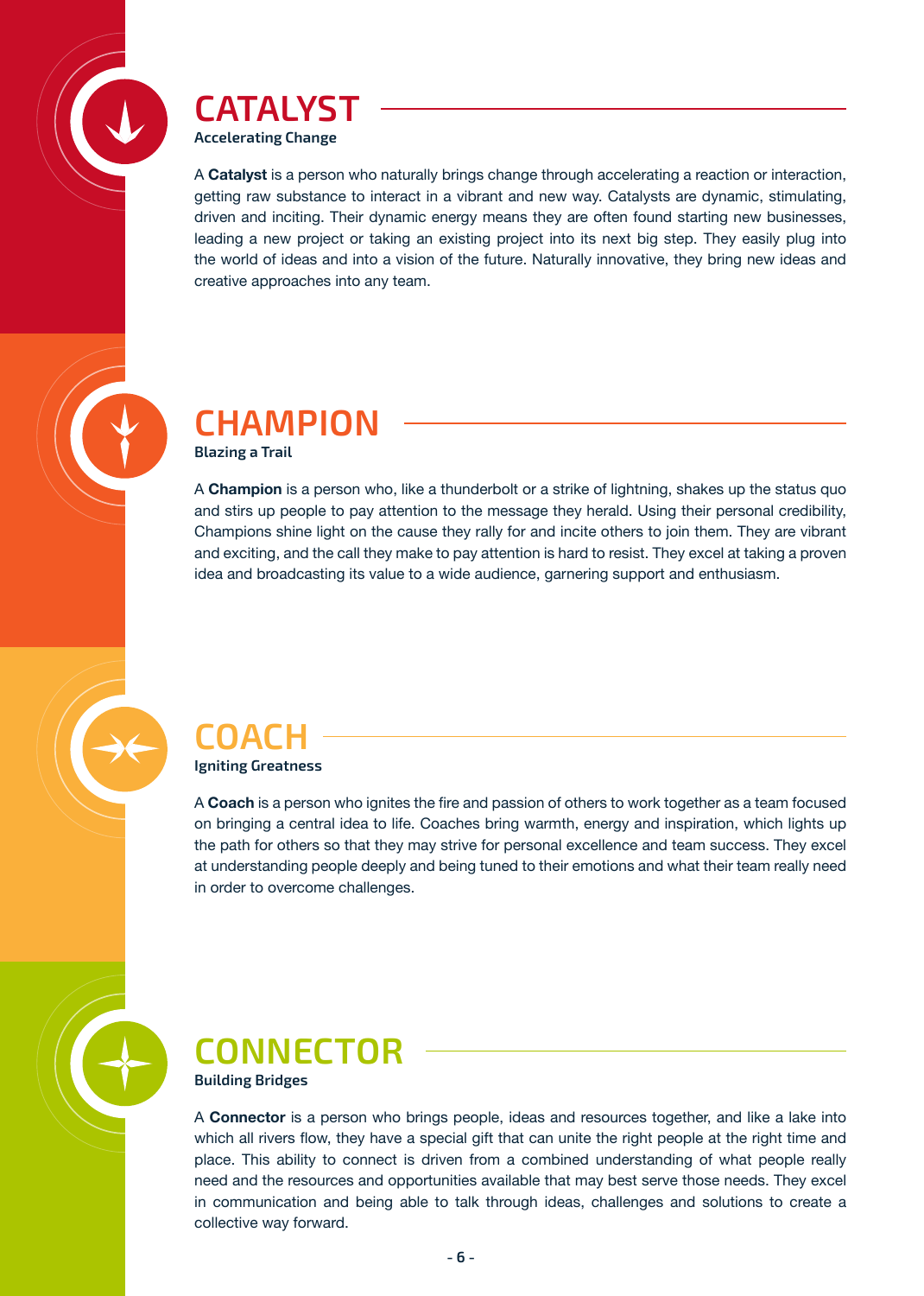

#### **CUSTODIAN Honouring the Promise**

A **Custodian** is a person who has the ability to nurture and support the ideas of others and bring them to life, while guarding and protecting the assets and resources under their care. Their gentle and supportive energy is grounded in their understanding of reality, resources, timing and practical considerations. They excel in their ability to get tasks done, maintain routines and honour commitments and deadlines, while ensuring that the right activity delivers tangible results.



**Nurturing Growth**

A **Cultivator** is a person who guides and shapes the growth of a team, project or enterprise through a subtle influence that seeks to adjust, refine and develop. Just as a plant grows and strengthens through a flexible response to its environment, so too does a Cultivator make incremental adjustments in their environment to achieve long-term, sustainable growth. They excel in their ability to manage complex projects and deliverables, while making sure that resources are carefully managed and risk is mitigated in a timely manner.



A **Conductor** is a person who, just like the conductor of an orchestra, uses their focused and efficient energy to direct the singular instruments of the orchestra into a unified and optimised collective. With the wave of a baton, the conductor keeps the whole orchestra in rhythm and in tune. So too does a Conductor excel at making sure a process or function runs optimally and efficiently. With a natural affinity for analysis and data, a Conductor is able to find meaningful insights through information and the analysis thereof.



# **CALIBRATOR**

**Fine-tuning the Instruments**

A **Calibrator** is a person who ensures that the instruments used to create value are continuously refined and adjusted where necessary. These instruments could include the business model, the systems or technologies, the methodologies utilised or any kind of tool required or applied in the delivery of the promise. This kind of energy is relentless in its pursuit of continuous improvement and incremental refinement. Calibrators excel when they can tinker with how the system works and experiment with new approaches to old problems.